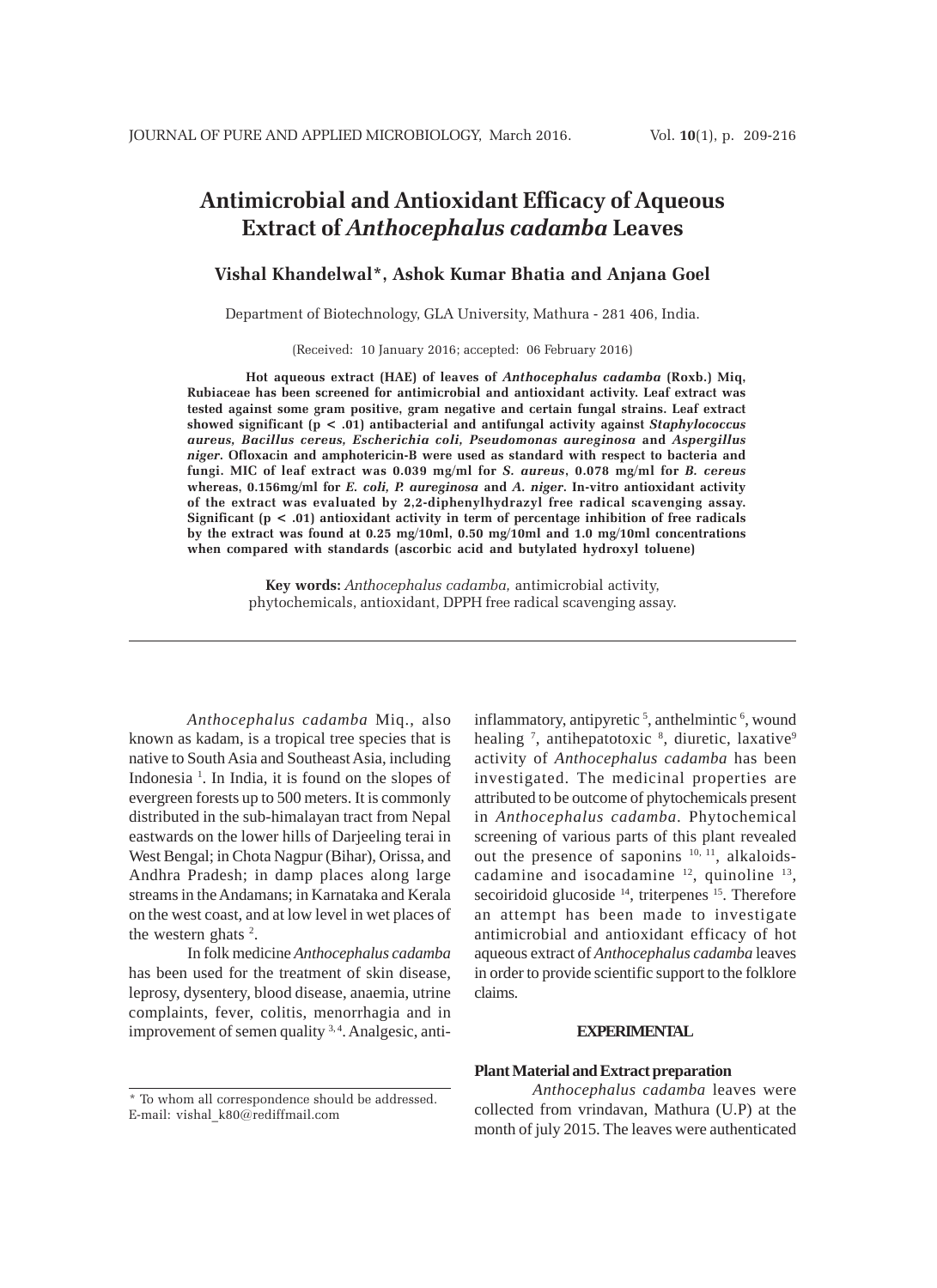by Agharkar research institute, Pune with voucher deposition no.L-084 by Dr. A.S. Upadhye. Authenticated fresh leaves were collected in mass, washed, dried under shade and grinded to obtain coarse powder.

About 200-250 gm coarse powder of shaded dried leaves were subjected to hot aqueous extraction with triple distilled water in a Soxhlet apparatus at 100°C for 2-3 hours. The extracted solution was evaporated in a rotary evaporator under controlled temperature and reduced pressure to get a dark brownish crystals (yield: 17-21%, w/v) and was stored at 4°C for further use.

## **Phytochemical Screening**

Preliminary phytochemicals screening was done by for qualitative analysis of secondary metabolites using standard protocols 16. Various chemical tests were performed to detect the presence of steroids, alkaloids, flavonoids, glycosides, phenolic compounds, triterpenoids, proteins, carbohydrates. The results are shown in Table 1.

#### **Microorganisms**

Gram positive (*Bacillus cereus*: MTCC-1306 and *Staphylococcus aureus*: MTCC-9760) and Gram negative (*Escherichia coli*: MTCC-1563 and *Pseudomonas aureginosa*: MTCC-8076) were used along with two fungi (*Aspergillus niger*: MTCC-0872 and *Candida krusei*: MTCC-9215) for antimicrobial assay. These strains were identified and procured from Institute of Microbial Technology (IMTECH), Chandigarh, India.

#### **Antimicrobial activity**

The agar disc diffusion method  $17$  was used to investigate antimicrobial activity. Nutrient agar medium (Hi Media) was used for *B. cereus*, *S. aureus*, *E. coli* and *P. auregenosa*. Potato Dextrose agar medium (Hi Media) was used for *A. niger* and *C. krusei*. One – two loopful growth was taken from fresh bacterial culture, allowed to incubate at 37°C for 6 hrs after inoculating into 5 ml of nutrient broth, which was further centrifuged at 30000 rpm for 10 minutes. After washing with normal saline bacterial pellet was further suspended in 5 ml of normal saline kept in test tube, which was further adjusted to 5 x  $10^6$  CFU/ml (standardized 0.5) McFarland Nephelometer) and after giving incubation at 28°C for 72 hrs in Potato Dextrose Broth, 104 spore/ml of fungi was taken for antimicrobial activity.

Dried and sterilized filter paper discs (5 mm diameter) were impregnated with  $10 \mu$ l of HAE of *Anthocephalus cadamba* at 125 mg/ml, 250 mg/ml, 500 mg/ml and 1000 mg/ml concentrations. Discs seeded with different concentrations of HAE were placed at even distance over nutrient agar medium with test microorganisms placed on culture plates. Standard disc of ofloxacin (10 µg/discs) against bacteria and amphoterecin-B (10 µg/discs) against fungi were taken as positive control while discs impregnated with distilled water was used as negative control. The culture plates with discs were then incubated at 37°C for 24-48 hrs. The antimicrobial activity of extract at different concentrations was determined by measuring the diameter of zone of inhibition including disc with 5 mm diameter. Each experiment was performed in triplicates at each concentration.

MIC of a HAE was considered as a minimum concentration at which no growth of bacteria was observed and was determined by transferring a loop of microbial culture to nutrient broth and kept at 37°C for 26 hrs for growth. Concentration of microorganism was confirmed using UV-Vis Spectrophotometer at 660-665nm. Cell count was adjusted to  $1\times10^8$  cells/ml by providing extra growth period in case count is less and by dilute if the growth was high. 100ml of broth was prepared and stock solution (3.75 mg/ ml) of plant extract (HAE) was prepared. 1 ml of stock was dissolved in 2ml of fresh broth represent as A in a test tube, mixed gently with the help of vertex and then dilution was prepared as follows: 1 ml of A is transferred to another 1ml of broth (B), 1 ml of B in another 1 ml of broth (C), 1ml of C in another 1 ml of broth and it is followed up to 10 test tubes by following dilution method through proper mixing with the help of vertex after each dilution and then 0.5ml of microbial culture was added in each test tube. After this test tube were incubated at  $37^{\circ}$ C for 18 hrs and observed for bacterial growth and then OD was taken at 660-665nm. Inoculate a tube containing 2ml broth with the organism and keep at 4°C in a refrigerator overnight to be used as standard for the determination of complete inhibition and take absorbance.

## **Antioxidant activity**

# **DPPH Free Radical Scavenging Assay**

The free radical scavenging capacity of HAE of *A*.*cadamba* leaves was performed with the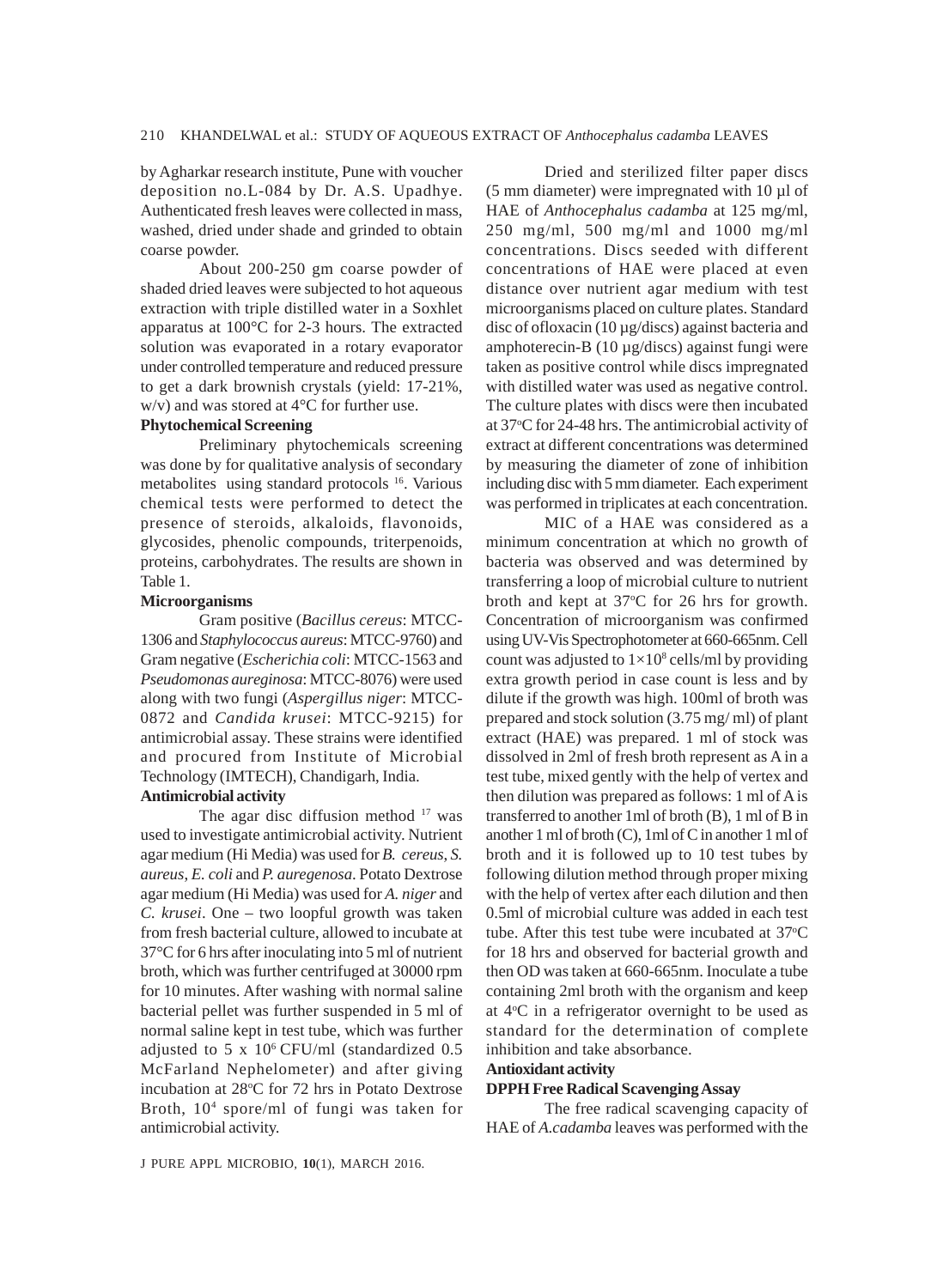methodology described by <sup>18</sup> as elaborated by <sup>19</sup>. Chemicals used were 2,2-diphenyl-1-picrylhydrazyl (DPPH, make :Sigma Aldrich), ascorbic acid (Merck), butylated hydroxyl toluene (BHT) and other chemicals were of analytical grade. DPPH solution (.1mM) was prepared and various concentrations (0.25 mg/10ml, 0.50 mg/10ml, 1.00 mg/10ml and 2.00 mg/10ml) of HAE of *A*. *cadamba* leaves were screened for antioxidant activity. 3 ml of DPPH was mixed to 0.1 ml of HAE at different concentrations. Mixture was allowed to incubate in dark at 20°C for 40 min.

Absorbance was measured at 517 nm using UV–Vis spectrophotometer with ethanol and water (1:1) as blank. Each experiment was performed in triplicates at each concentration. [20] proposed formula to determine scavenging capacity of DPPH radical.

% inhibition of  $DPPH = [(Ac-At)/Ac] \times 100$ 

Where Ac is the absorbance of control (DPPH) and At is the absorbance of HAE of *A*. *cadamba* leaves. BHT and ascorbic acid were used as standards.

## **Statistical Analysis**

Statistical analysis of data was done using one way analysis of variance (ANOVA) using SPSS version 20.0 software and DMRT at p < .05 and .01 to determine significant differences among treatment means. Values are expressed as  $mean \pm S.E.M.$ 

## **RESULTS AND DISCUSSION**

The yield of HAE through soxhlet extraction method was found to be 17-21% with dark brownish crystals. HAE was subjected to phytochemical screening, antimicrobial activity and antioxidant activity. The result of the phytochemical screening of HAE of *A.cadamba* leaves showed the presence of glycosides, flavonoids, fats, oils, tannins, phenolic compounds, alkaloids, carbohydrates, anthraquinones, saponins and triterpenoids as indicated in Table 1. Gums, mucilages, proteins and amino acids were found to be absent.

Extract exhibit significant  $(p < .01)$ antibacterial and antifungal activity against (*B. cereus*, *S. aureus* , *E. coli* and *P. aureginosa* and *A. niger)* except *C. krusei* as shown in Table no. 2, 3, 4 and 5 after 24 and 48 hrs of incubation. Among the test organism *S. aureus* was found to be most sensitive (Fig. 1) followed by *E. coli and P. aeruginosa* (Fig. 2). Dose dependent activity was observed against all test organisms except *C. krusei* (Fig.1, 2 & 3). HAE with concentration 10.0 mg/disc was found to be most effective (superscript

| Extract | Sterols     |                     | Triterpenoids |         | Glycosides      |                 | Carbohydrates |         | Alkaloids       |          |         | Flavonoids      |              | Tannins and Phenolics | and Amino acids<br>Proteins | Gum and Mucilage's | Fats and Oils  |
|---------|-------------|---------------------|---------------|---------|-----------------|-----------------|---------------|---------|-----------------|----------|---------|-----------------|--------------|-----------------------|-----------------------------|--------------------|----------------|
|         | Salkowski's | Liberman Burchard's | Salkowski's   | Legal's | Haemolysis      | Borntrager      | Molisch's     | Mayer's | Hager's         | Wagner's | Shinoda | Alkalinereagent | 5% Fe $Cl_3$ | Bromine water         | Ninhydrin                   | Ruthenium red      | Saponification |
| HAE     | $^{+}$      | $^{+}$              | $^{+}$        | $^{+}$  | $\! + \!\!\!\!$ | $\! + \!\!\!\!$ | $^{+}$        | $^{+}$  | $\! + \!\!\!\!$ | $^{+}$   | $^{+}$  | $\! + \!\!\!\!$ | $^{+}$       | $^{+}$                | -                           | ٠                  | $^{+}$         |

**Table 1.** Qualitative analysis of phytochemicals present in HAE of *A. cadamba* leaves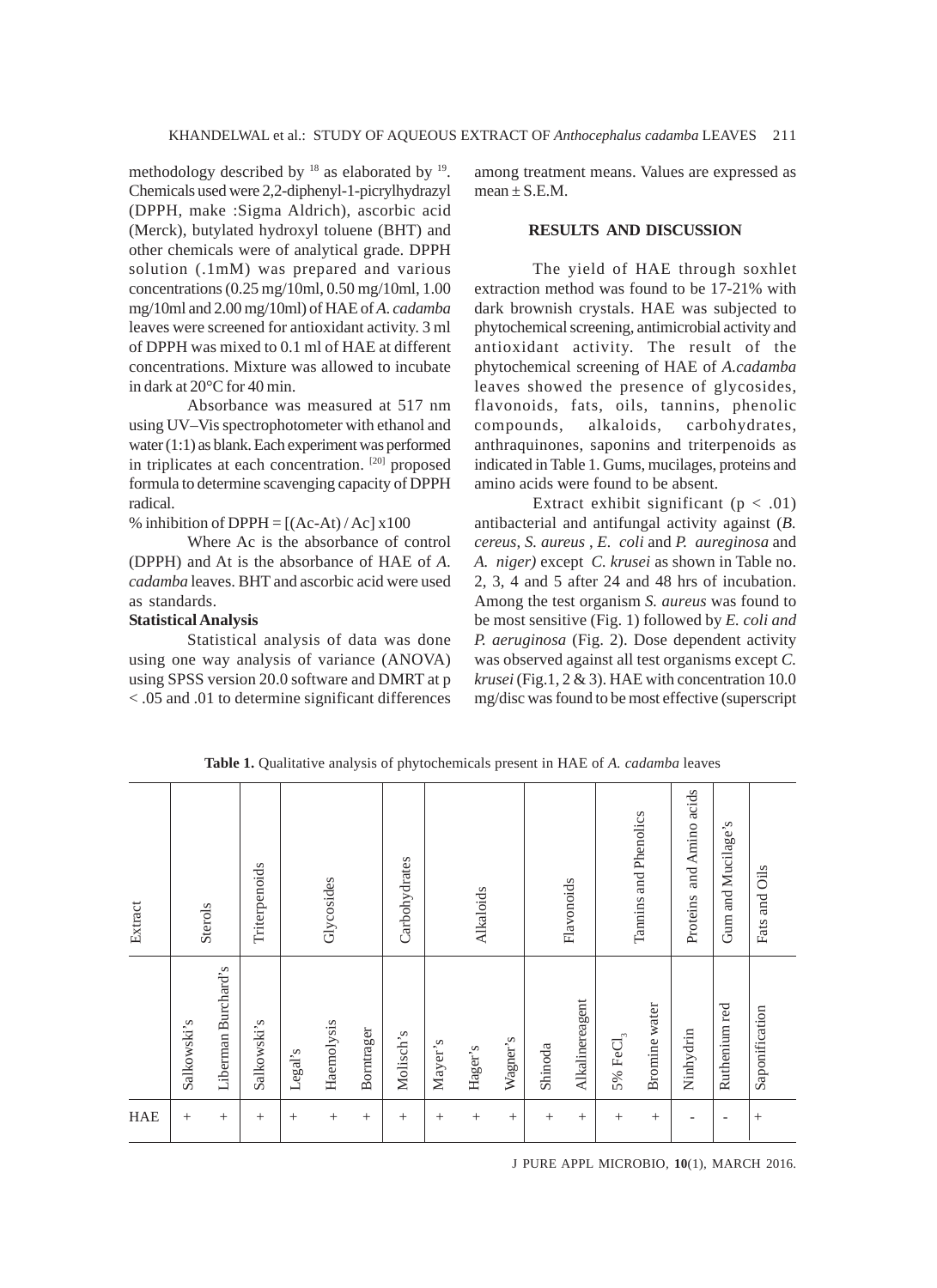#### 212 KHANDELWAL et al.: STUDY OF AQUEOUS EXTRACT OF *Anthocephalus cadamba* LEAVES

 $\frac{b}{c}$  or  $\frac{c}{c}$ ) with respect to other doses like 1.25 mg/disc (superscript  $a$ ), 2.50 mg/disc (superscript  $a$ <sup>b</sup> or  $b$ ) and 5.00 mg/disc (superscript  $\omega$  or  $\omega$  bor  $\omega$ ) as given in Table no. 2, 3, 4 and 5. Positive control- ofloxacin and amphoterecin-B show significant activity (superscript  $c$  or  $d$ ). Zone of inhibition against bacterial and fungal strains was found to increase

at 48 hrs of incubation when compared after 24 hrs of incubation. This suggested bacteriostatic and probable bacteriocidal nature of HAE. Confirmation of bacteriocidal potency of HAE can be achieved by comparing zone of inhibition after 24, 48 & 72 hrs of incubation. Present study depicts significant  $(p < .01)$  zone of inhibition as compared with result

| Name of the   | Zone of Inhibition (mm)    |                       |                          |                           |                                        |  |  |  |
|---------------|----------------------------|-----------------------|--------------------------|---------------------------|----------------------------------------|--|--|--|
| Organism      | $1.25$ mg/disc             | $2.5 \text{ mg/disc}$ | $5.0 \,\mathrm{mg/disc}$ | $10.0 \,\mathrm{mg/disc}$ | Ofloxacin<br>$10 \mu$ g/disc(Standard) |  |  |  |
| S. aureus     | $10.00^{a}+1.00$           | $10.67^{ab} + 0.33$   | $11.00^{ab} + 0.58$      | $12.67^{\rm b} + 0.33$    | $32.33^{\circ}+0.88$                   |  |  |  |
| B. cereus     | $7.33^{a}+0.33$            | $9.67^{\rm b} + 0.88$ | $10.33^{bc}+0.67$        | $12.00^{\circ}+0.58$      | $30.67^{d} + 0.67$                     |  |  |  |
| E. coli       | $4.67^{\mathrm{a}}+0.33$   | $9.33^{b}+0.33$       | $10.00^{b} + 0.58$       | $10.67^{\rm b} + 0.33$    | $31.00^{\circ}+0.58$                   |  |  |  |
| P. aureginosa | $5.67^{\mathrm{a}} + 0.33$ | $8.67^{\rm b} + 0.33$ | $8.67^{\rm b} + 0.33$    | $9.67^{\rm b} + 0.33$     | $33.33^{\circ} \pm 0.67$               |  |  |  |

**Table 2.** Antibacterial Activity of HAE (Disc Diffusion Method) - After 24Hrs

The values represent the mean ± SEM of triplet experiments. Statistical analysis through one way ANOVA followed by DMRT revealed that results are significant at  $p < .01$ . Same superscript at various concentrations of HAE with each strain indicate no significant difference between values where as variation in the superscript in increasing order of alphabets indicates proportionate difference at  $p < .01$ 

| Name of the              |                                                 | Zone of Inhibition (mm)                 |                                            |                                               |                                                         |  |  |  |  |
|--------------------------|-------------------------------------------------|-----------------------------------------|--------------------------------------------|-----------------------------------------------|---------------------------------------------------------|--|--|--|--|
| Organism                 | $1.25$ mg/disc                                  | $2.5 \text{ mg/disc}$                   | $5.0 \,\mathrm{mg/disc}$                   | $10.0 \,\mathrm{mg/disc}$                     | Ofloxacin<br>$10 \mu$ g/disc(Standard)                  |  |  |  |  |
| S. aureus                | $10.33^a \pm 0.67$                              | $11.67^{\text{ab}}\pm 0.33$             | $13.00^{bc} + 0.58$                        | $14.67^{\circ}+0.67$                          | $34.00^{d}+1.00$                                        |  |  |  |  |
| B. cereus                | $8.33^{a}+0.33$                                 | $11.00^{\circ}$ ±0.58                   | $12.33^{bc}+0.33$                          | $13.00^{\circ}+1.00$                          | $31.67^{\text{d}}\pm 0.33$                              |  |  |  |  |
| E. coli<br>P. aureginosa | $7.33^a \pm 0.67$<br>$7.67^{\mathrm{a}} + 0.33$ | $10.33^{b} \pm 0.33$<br>$11.33b\pm0.33$ | $11.33^{b}+0.88$<br>$12.67^{\rm b} + 0.33$ | $12.00^{b+1}$ .00<br>$21.33^{\circ} \pm 0.33$ | $33.00^{\circ} \pm 0.58$<br>$34.67^{\mathrm{d}}\pm0.88$ |  |  |  |  |

| <b>Table 3.</b> Antibacterial Activity of HAE (Disc Diffusion Method) - After 48Hrs |  |  |  |  |  |
|-------------------------------------------------------------------------------------|--|--|--|--|--|
|-------------------------------------------------------------------------------------|--|--|--|--|--|

The values represent the mean ± SEM of triplet experiments. Statistical analysis through one way ANOVA followed by DMRT revealed that results are significant at  $p < .01$ . Same superscript at various concentrations of HAE with each strain indicate no significant difference between values where as variation in the superscript in increasing order of alphabets indicates proportionate difference at  $p < .01$ 

**Table 4.** Antifungal Activity of HAE (Disc Diffusion Method)- After 24Hrs

| Name of the           | Zone of Inhibition (mm)                  |                                            |                                     |                                          |                                                  |  |  |  |  |  |
|-----------------------|------------------------------------------|--------------------------------------------|-------------------------------------|------------------------------------------|--------------------------------------------------|--|--|--|--|--|
| Organism              | $1.25$ mg/disc                           | $2.5 \,\mathrm{mg/disc}$                   | $5.0 \,\mathrm{mg/disc}$            | $10.0 \,\mathrm{mg/disc}$                | Amphotericin-B<br>$10 \mu$ g/disc(Standard)      |  |  |  |  |  |
| A. niger<br>C. krusei | $5.67^{\circ}$ ± 0.33<br>$0.00 \pm 0.00$ | $8.00\text{h} \pm 0.58$<br>$0.00 \pm 0.00$ | $8.00b \pm 0.58$<br>$0.00 \pm 0.00$ | $10.00^{\circ}$ ±0.58<br>$0.00 \pm 0.00$ | $11.33^{\circ} \pm 0.33$<br>$13.33^{b} \pm 0.88$ |  |  |  |  |  |

The values represent the mean ± SEM of triplet experiments. Statistical analysis through one way ANOVA followed by DMRT revealed that results are significant at  $p < .01$ . Same superscript at various concentrations of HAE with each strain indicate no significant difference between values where as variation in the superscript in increasing order of alphabets indicates proportionate difference at  $p < .01$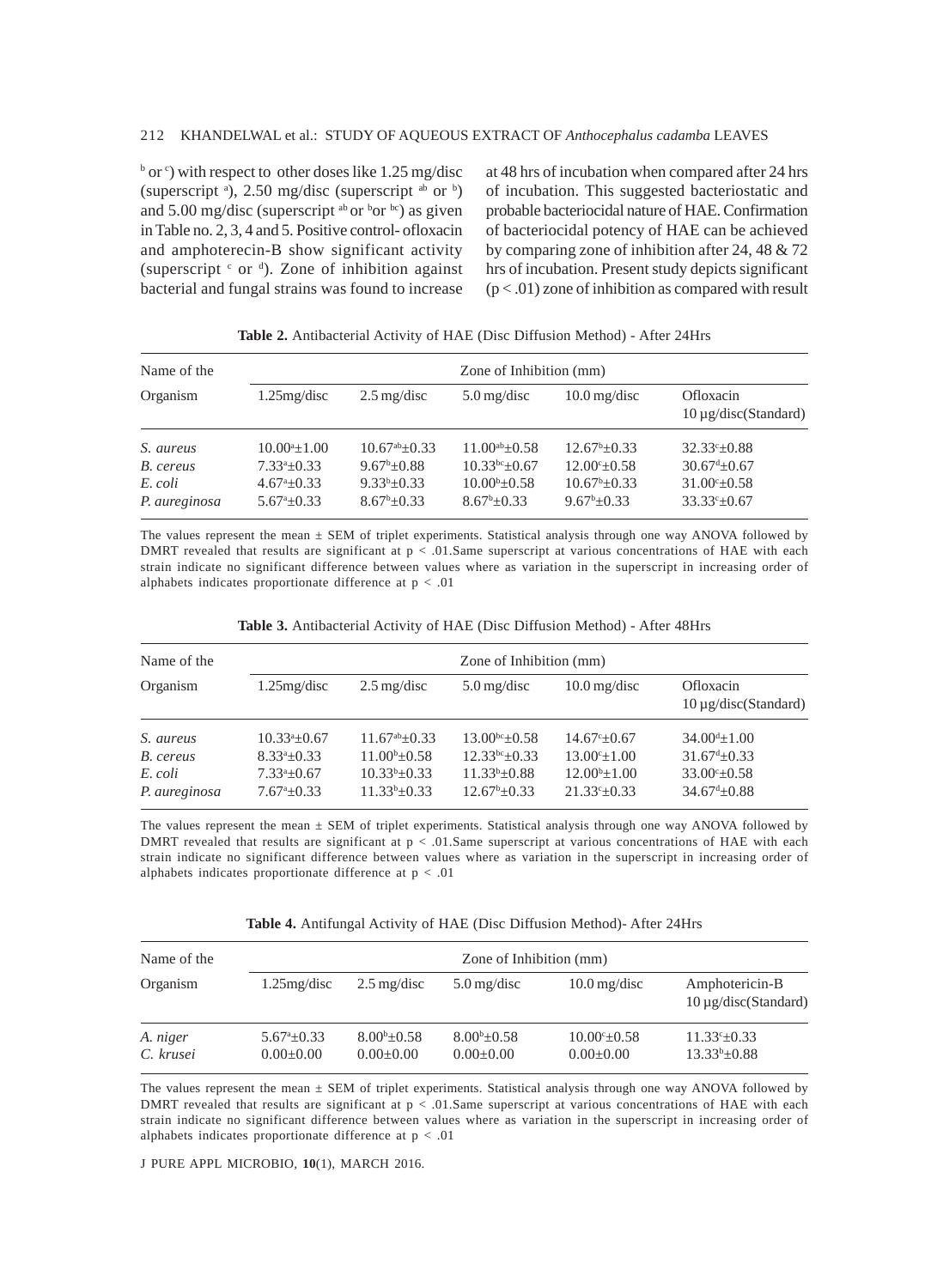of previous study carried by researchers 21. Significant antimicrobial activity in the HAE extract of *A. cadamba* leaves may be due to the synergistic effects of tannins, flavonoids, terpenoids, saponins and steroids through different mechanism. Tannins blocks cell wall synthesis by the formation of stable complexes with prolein rich protein 22. Leakage of proteins and certain enzymes of cell occur due to saponins 23. Terpenoids causes disruption of the cell wall of microorganism by weakening the membranous tissue <sup>24</sup>. Flavonoids are effective antimicrobial substances and have ability to complex with extracellular and soluble proteins and to bind with bacterial cell walls 25. Steroids as antibacterial agents specifically bind with membrane lipids and cause leakage from liposomes 26. MIC of HAE against bacterial and fungal strains was determined by broth dilution method and readings were taken at 660- 665 nm. MIC value of HAE against *S. aureus* was found to be low (0.039 mg/ml) in comparison to MIC value against *B. cereus* (0.078 mg/ml), *E. coli* (0.156 mg/

ml), P*. aureginosa* (0.156 mg/ml) & *A. niger* (0.156 mg/ml) as shown in Table no. 6

Significant ( $p < .01$ ) antioxidant activity in term of percentage inhibition of free radicals using DPPH free radical scavenging method was found at different concentrations of HAE when compared with ascorbic acid and BHT as shown in Table 7. Percentage inhibition was found to be dose dependent. HAE brings about 73.1% DPPH radical scavenging activity in comparisons to ascorbic acid (12.56%) and BHT (19.72%) at same concentration (.25 mg/10ml) and even more percentage inhibition with HAE was found with respect to ascorbic acid and BHT at .50 mg/10ml, 1.00mg/10ml and 2.0 mg/10ml concentration (Fig. 4). DPPH radical scavenging activity of ascorbic acid was found to be more (93.37%) when compared with HAE (86.23%) and BHT (75.88%) at 2.0 mg/ 10ml concentration as given in Table 7.

Present study on in-vitro antioxidant activity of HAE of *A. cadamba* leaves reveals out the fact that aqueous extract shows greater

**Table 5.** Antifungal Activity of HAE (Disc Diffusion Method) - After 48Hrs

| Name of the           | Zone of Inhibition (mm)                 |                                          |                                            |                                             |                                                |  |  |  |  |
|-----------------------|-----------------------------------------|------------------------------------------|--------------------------------------------|---------------------------------------------|------------------------------------------------|--|--|--|--|
| Organism              | $1.25$ mg/disc                          | $2.5 \text{ mg/disc}$                    | $5.0 \,\mathrm{mg/disc}$                   | $10.0 \,\mathrm{mg/disc}$                   | Amphotericin-B<br>$10 \mu$ g/disc(Standard)    |  |  |  |  |
| A. niger<br>C. krusei | $7.00^{\circ}$ ±0.00<br>$0.00 \pm 0.00$ | $8.67^{\rm b} + 0.33$<br>$0.00 \pm 0.00$ | $9.00^{\rm b} \pm 0.00$<br>$0.00 \pm 0.00$ | $11.33^{\circ} \pm 0.33$<br>$0.00 \pm 0.00$ | $12.00^{\circ}$ ±0.58<br>$5.67^{\rm b} + 1.45$ |  |  |  |  |

The values represent the mean  $\pm$  SEM of triplet experiments. Statistical analysis through one way ANOVA followed by DMRT revealed that results are significant at  $p < .01$ . Same superscript at various concentrations of HAE with each strain indicate no significant difference between values where as variation in the superscript in increasing order of alphabets indicates proportionate difference at  $p < .01$ 

**Table 6.** MIC of HAE against Bacterial Strains and Fungal strains

| S.  | Concentration |           |           | Absorbance |               |          |
|-----|---------------|-----------|-----------|------------|---------------|----------|
| No  | (mg/ml)       | S. aureus | B. cereus | E. coli    | P. aureginosa | A. niger |
| 1.  | 1.250         | 0.009     | 0.007     | 0.008      | 0.006         | 0.011    |
| 2.  | 0.625         | 0.007     | 0.009     | 0.010      | 0.008         | 0.010    |
| 3.  | 0.312         | 0.010     | 0.011     | 0.012      | 0.009         | 0.009    |
| 4.  | 0.156         | 0.008     | 0.007     | 0.009      | 0.012         | 0.008    |
| 5.  | 0.078         | 0.008     | 0.008     | 0.193      | 0.209         | 0.226    |
| 6.  | 0.039         | 0.012     | 0.213     | 0.247      | 0.257         | 0.278    |
| 7.  | 0.019         | 0.174     | 0.286     | 0.288      | 0.298         | 0.304    |
| 8   | 0.009         | 0.233     | 0.324     | 0.341      | 0.362         | 0.353    |
| 9.  | 0.004         | 0.297     | 0.369     | 0.384      | 0.391         | 0.381    |
| 10. | 0.002         | 0.316     | 0.403     | 0.422      | 0.443         | 0.416    |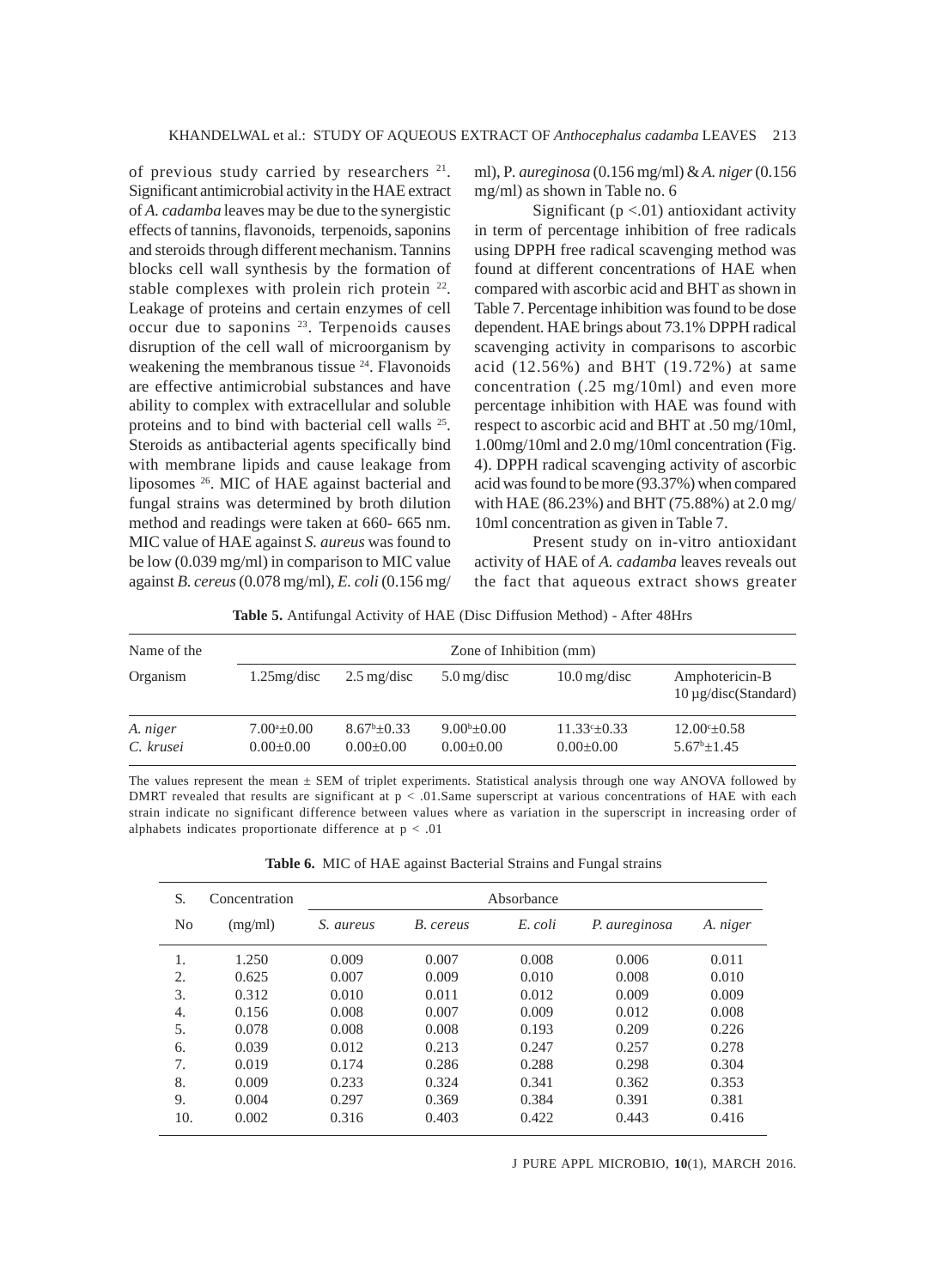## 214 KHANDELWAL et al.: STUDY OF AQUEOUS EXTRACT OF *Anthocephalus cadamba* LEAVES



*B. cereus* (+ve control) *S. aureus* (+ve control)

**Fig. 1.** Antibacterial activity of HAE against gram +ve bacteria (*B. cereus and S. aureus*)



*E. coli* (+ve control) *P. aureginosa* (+ve control)

**Fig. 2.** Antibacterial activity of HAE against gram -ve bacteria (*E. coli and P. aureginosa*)



*A. niger* (+ve control) *C. krusei* (+ve control) (No Zone of Inhibition)

**Fig. 3**. Antifungal activity of HAE against *A. niger* and *C. krusei*

**Table 7.** Antioxidant activity of HAE, Ascorbic acid and BHT using DPPH free radical scavenging method in term of percentage inhibition of free radicals

| S. No. | Concentration(mg/10ml) | <b>HAE</b>               | Ascorbic acid        | <b>BHT</b>               |
|--------|------------------------|--------------------------|----------------------|--------------------------|
|        | 0.25                   | $73.10^{\circ}+1.02$     | $12.56^{\circ}+0.16$ | $19.72^b + 0.71$         |
|        | 0.50                   | $80.12^{\circ} \pm 0.82$ | $24.31^{a}+0.97$     | $43.25^{\rm b} + 0.64$   |
|        | 1.00                   | $84.61^{\circ}+0.81$     | $42.82^{a}+0.30$     | $55.74^{b}+1.07$         |
|        | 2.00                   | $86.23^{b+1}.12$         | $93.37^{\circ}+0.02$ | $75.88^{\circ} \pm 0.80$ |

The values represent the mean  $\pm$  SEM of triplet experiments. Statistical analysis through one way ANOVA followed by DMRT revealed that results are significant at  $p < .01$ . Same superscript at various concentrations of HAE, Ascorbic acid and BHT indicate no significant difference between values where as variation in the superscript in increasing order of alphabets indicates proportionate difference at  $p < .01$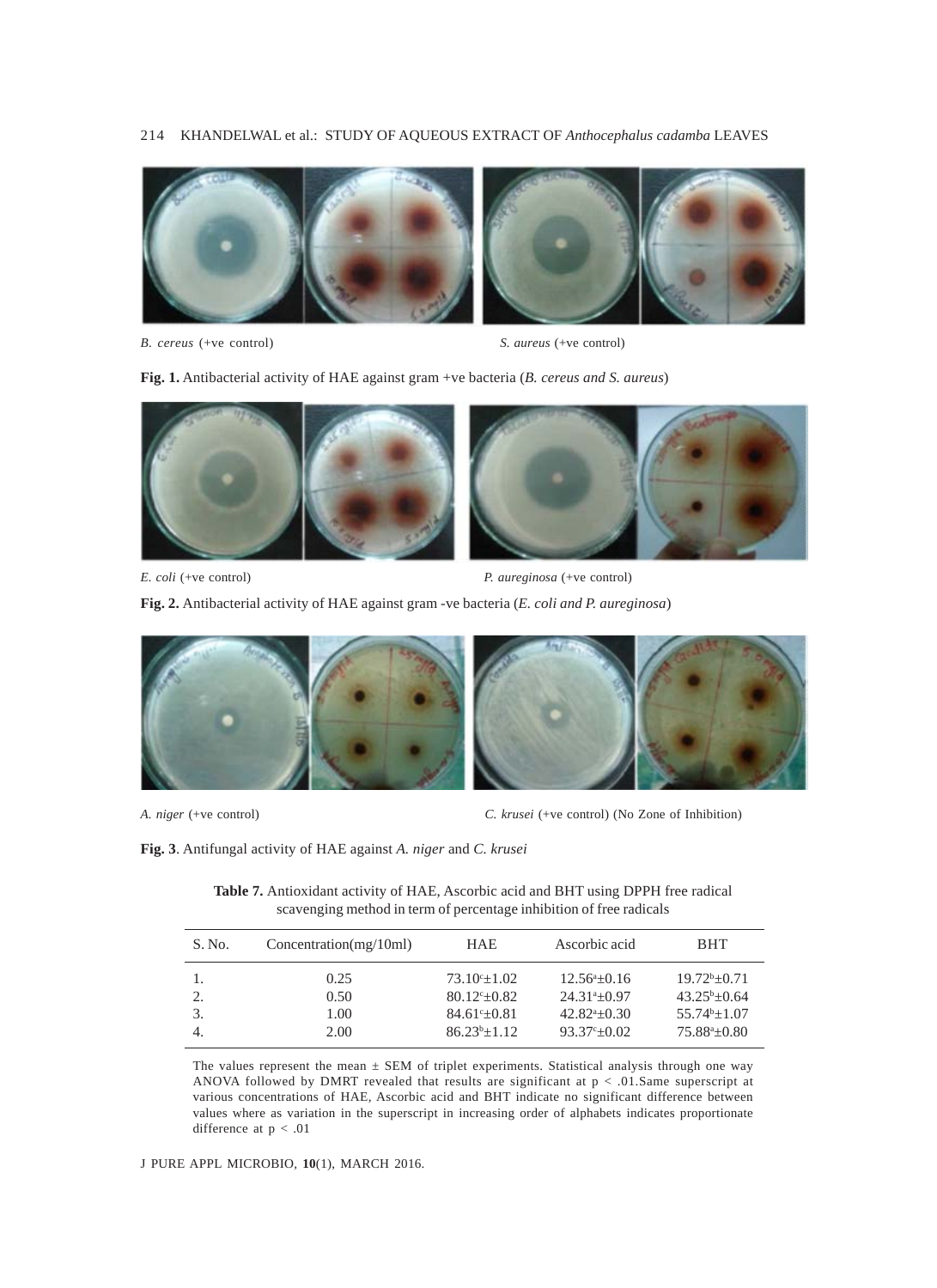

**Fig. 4.** DPPH radical scavenging activity of the various concentrations of HAE, Ascorbic acid and BHT

antioxidant activity as compared to ethanolic, chloroform and carbon tetrachloride extract of *A. cadamba* leaves 27. Oxidation in cell will result in the generation of free radicals such as hydrogen peroxide  $(H_2O_2)$ , hypochlorous acid (HOCl) and ozone  $(O_3)$ . Free radicals causes disruption of cell membranes, enzymes, fats, nucleic acids and brings about several disorders like Parkinson's disease, Alzheimer's disease and myocardial infarction 28, 29. Antioxidant compounds counter free radicals mediate oxidative stress in the cell 30. Presence of compounds viz. Chlorogenic acid, Catechin/ epicatechin, Kaemferol, indole alkaloids, β –sitosterol in leaves extract of *A .cadamba* may be responsible for its antioxidant activity <sup>31</sup>.

## **CONCLUSION**

The aqueous extract of *A. cadamba* exhibit significant antimicrobial activity which scientifically validate the use of this plant in folk medicines for the treatment of various bacterial and fungal diseases. Powerful antioxidant activity of plant extract makes it a very potent source of natural antioxidants which may be useful in pharmaceutical application. Results encouraged for further studies to evaluate possible synergistic effects among the extract components for their antimicrobial and antioxidant potential.

# **ACKNOWLEDGMENTS**

The authors are thankful to GLA University for providing necessary facility.

#### **REFERENCES**

- 1. Krisnawati, H., Kallio, M.H. & Kanninen, M. *Anthocephalus cadamba* Miq.: Ecology, silviculture and productivity. 2011; CIFOR.
- 2. Dubey, A., Nayak, S. & Goupale, D.C. *Anthocephalus Cadamba*: A Review. *Pharmacognosy Journal.,* 2011; **2**(18):71-76.
- 3. Sircar, N.N. Pharmacological basis of Ayurvedic therapy; in cultivation and utilization of medicinal plants. Publication and Information Directorate, CSIR, Delhi, 1992; 507-518.
- 4. Slkar IV, Kakkar , K.K. & Charke, O. J. Glossary of Indian Medicinal Plants with Active Principles. CSIR, New Delhi, 1992; pp. 75.
- 5. Mondal, S., Dash, G.K. & Acharyya, S. Analgesic, anti-inflammatory and antipyretic studies of *Neolamarckia cadamba* barks. *Journal of Pharmacy Research.,* 2009; **2**(6):1133-1136.
- 6. Gunasekharan, R. & Divyakant, A. Anthelmintic activity of leaf alcoholic extract of *Neolamarckia cadamba (*Roxb.) Bosser. *Indian Journal of Natural Products.,* 2006; **22**(1):11-13.
- 7. Sanjay, P.U., Kumar, G.S., Jayaveera, K.N., Kumar Kishore, D.V., Kumar Ashok, C.K. & Rhanapal, D. Antimicrobial, wound healing and antioxidant activities of *Anthocephalus cadamba*. African Journal of Traditional, *Complementary and Alternative Medicines.,* 2007; **4**(4): 481-487.
- 8. Kapil, A., Koul, I.B. & Suri, O.P. Antihepatotoxic effects of chlorogenic acid from *Anthocephalus cadamba*. *Phytother. Res.*, 1995; **9**(3):189-193.
- 9. Mondal, S., Dash, G.K., Acharyya, A., Acharyya, S. & Sharma, H.P. Studies on diuretic and laxative activity of bark extracts of *Neolamarckia cadamba* (Roxb.) Bosser. *Drug Invention Today.,* 2009; **1**(1):78-80.
- 10. Banerji, N. New saponins from stem bark of *Anthocephalus cadamba* MIQ. *Indian Journal Chemistry B.,* 1977; **15**: 654-655.
- 11. Banerji, N. Structure of 2 new saponins from stem bark of *Anthocephalus cadamba* MIQ. *Journal of Indian Chemical Society.,* 1978; **55**: 275-278.
- 12. Brown, R.T. & Chapple, C.L. *Anthocephalus* alkaloids: cadamine and isocadamine. *Tetrahedron Letters.,* 1976; **19**: 629-630.
- 13. Handa, S.S., Gupta, S.K., Vasisht, K., Keene, AT. & Phillipson, J.D. Quinoline alkaloids from *Anthocephalus chinesis*. *Planta Medica.,* 1984; **50**:358.